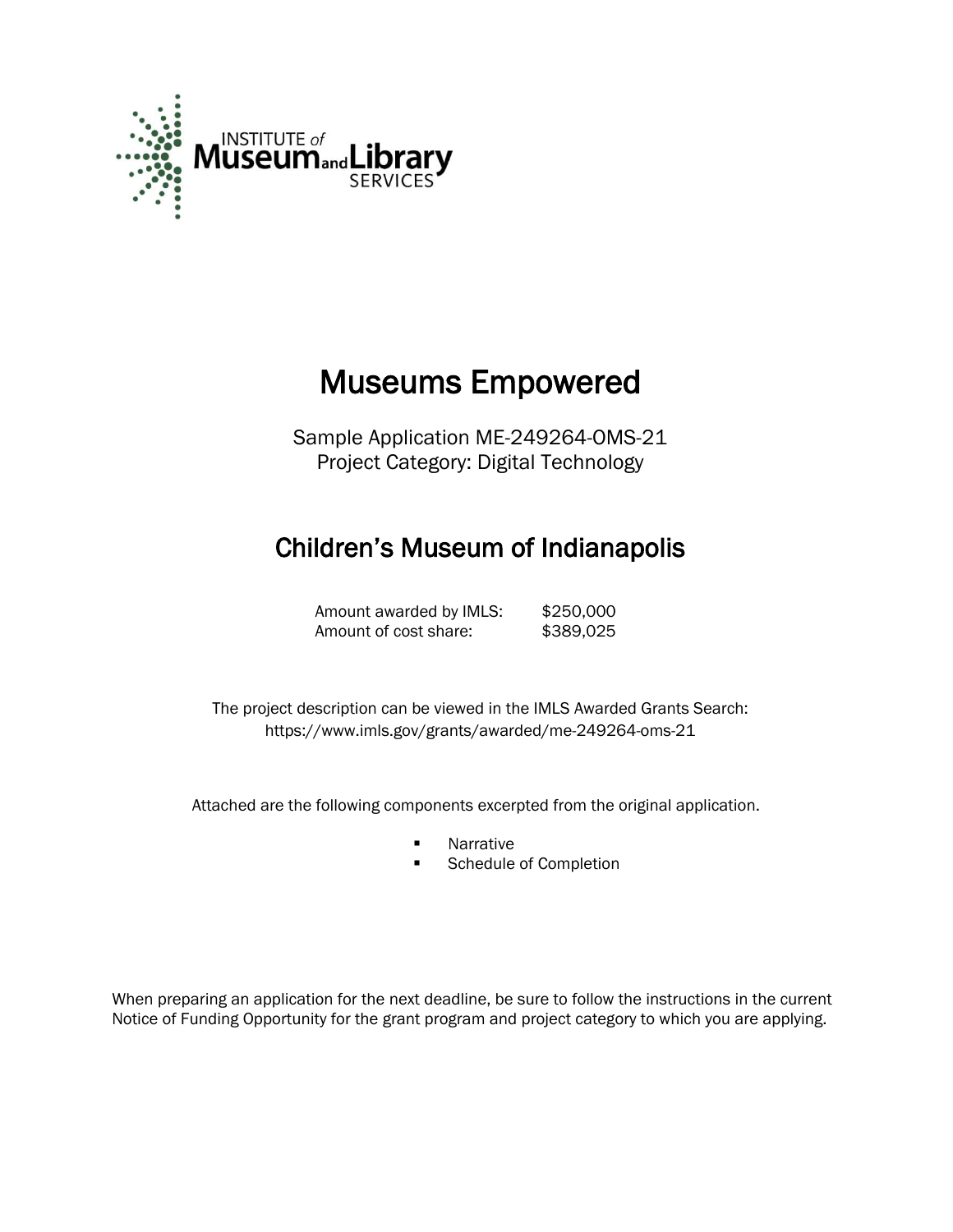#### **"SAFEGUARDING MUSEUM ASSETS BY REVAMPING TECHNOLOGY & STAFF CAPACITIES"**

PROPOSAL NARRATIVE

# **1. PROJECT JUSTIFICATION**

The Children's Museum of Indianapolis (Museum) requests a grant of \$250,000 from the Institute of Museum and Library Services' Museums Empowered program in support of the proposed "Safeguarding Museum Assets by Revamping Technology and Staff capacities" (SMARTS) project, which will enhance the Museum's capacities to prepare for and respond to new and evolving cybersecurity threats, including those related to the COVID-19 public health emergency. The project will generate important systemic change within the Museum, improving security infrastructure and practices across departments. In doing so, IMLS funding will support the Museum's ability to continue serving its public safely and securely through innovative new virtual programs launched at the outset of the pandemic.

The Museum is the largest children's museum in the world and has an annual visitation of more than 1.3 million, ideally positioning it to test innovations in virtual and on-site programs and share best practices throughout the museum field. The Museum's 489,000 square-foot, 5-level facility sits on 29 acres and houses 13 permanent exhibits and 4 temporary galleries that draw on a collection of more than 130,000 objects. The Museum is also home to a 7.5-acre health and fitness experience, a professional children's theatre, and the nation's only full-service public library inside a museum. These exceptional facilities, coupled with the Museum's 327 professional staff and a volunteer base of more than 1,000 enable the Museum to fulfill its mission of *creating extraordinary learning experiences across the arts, sciences, and humanities that have the power to transform the lives of children and families*. The Museum is committed to continuing innovations started in 2020 to provide engaging virtual programming for visitors and students and is enthusiastic about sharing best practices and lessons learned through these efforts with the broader Museum field. An important aspect of these learnings will be strategies developed to update Museum staff capacities and IT infrastructure to protect against the vulnerabilities associated with its rapidly expanding virtual footprint—areas where the project will provide funding and technical support to help the Museum fully achieve its goals.

# **Needs to be Addressed:**

Supporting a Virtual Pivot: The COVID-19 public health emergency and a corresponding Museum closure of nearly four months highlighted the criticality of responding to the needs of visitors, donors, and staff in new ways not identified previously. The Museum pivoted rapidly to offer engaging new, virtual experiences for children and families, launching its new flagship virtual program, *Museum at Home*, within days of its closure. *Museum at Home* brings the Museum's collections and programs directly to the homes of children and families across the U.S. and the world, allowing them to take virtual exhibit tours, chat with experts, learn to curate their own collections, and conduct guided science experiments. To-date, *Museum at Home* has generated 11.2 million media impressions and has garnered critical acclaim from CNN<sup>1</sup> , *USA Today*<sup>2</sup> , the *Los Angeles Times*<sup>3</sup> , and Forbes<sup>4</sup> and was named the MVP museum virtual education campaign by the MCN Blog<sup>5</sup> (footnotes in Supporting Document 1). Over the past eight months, the Museum's virtual offerings have grown steadily in response to audience demand, hosting virtual donor events, creating virtual school field trip programs, and hosting free virtual arts and cultural programs—all in an effort to enhance public access to the Museum's extraordinary collections and programming. This significant new demand for virtual learning experiences provides enormous opportunity to expand the Museum's impact beyond its physical boundaries, generating engagements across the country and beyond.

Social Media Risks: The platforms the Museum has utilized to expand its virtual offerings are vulnerable to intrusions, both due to lack of staff users' cybersecurity knowledge as well as to vulnerabilities in the coding of the platforms themselves. Expanded use of video conferencing software such as Zoom, which the Museum uses to host virtual events with hundreds of participants, has created new risks. Zoom is subject to intrusions caused by lax user security—a phenomenon so widespread it was dubbed "Zoom Bombing"6—but is also vulnerable to malware due to its software configuration.<sup>7</sup> The growing dependence of the Museum and other institutions on social media like Facebook, Instagram, and Twitter as a means of facilitating audience engagement is also not without its risks. In 2016, cybersecurity researchers found that 1 in 8 U.S. organizations had experienced a security breach from a social media-directed cyberattack.<sup>8</sup> As social media usage spiked to record highs in 2020 amid stay at home orders9—a factor that made the successes of *Museum at Home* possible—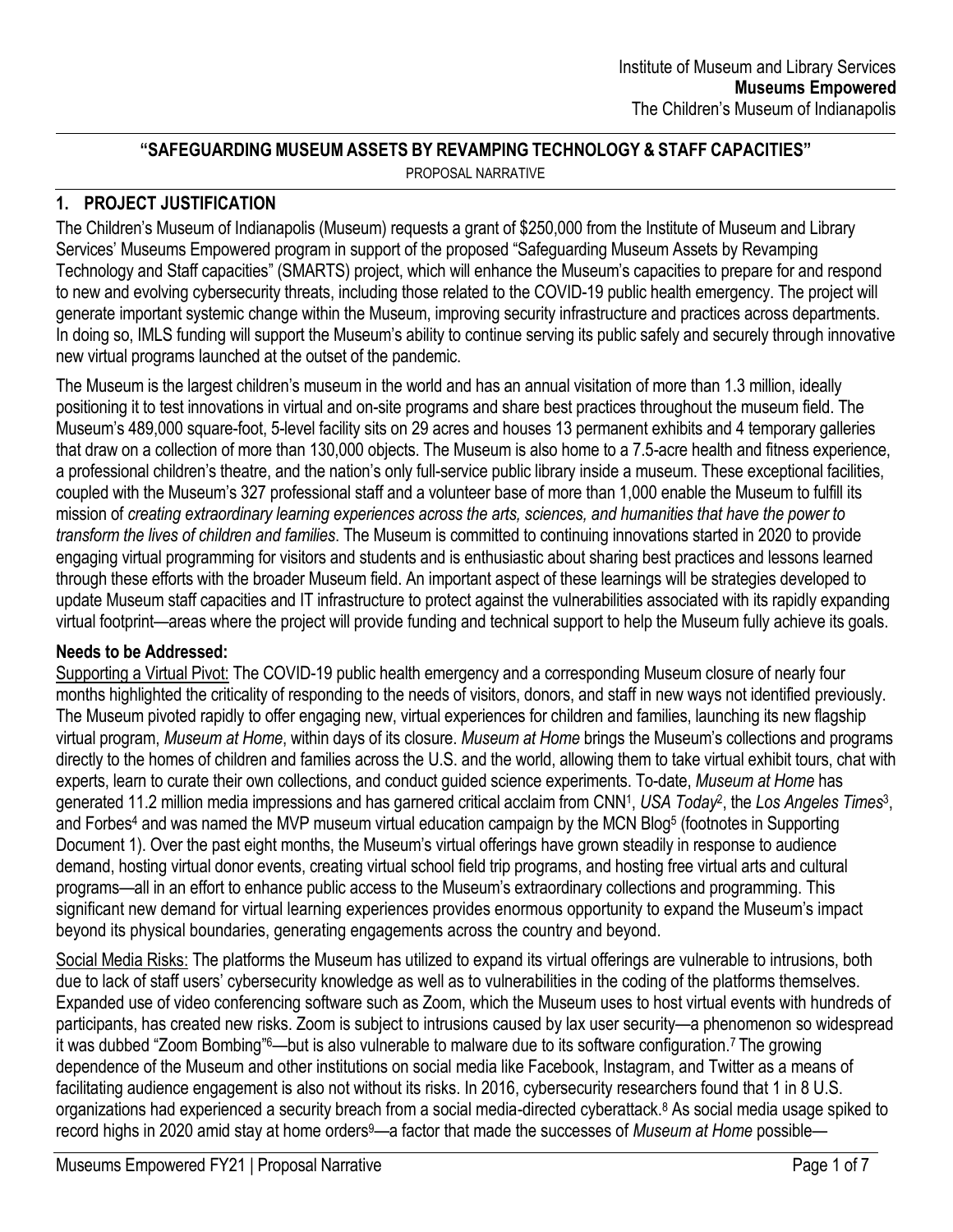#### The Children's Museum of Indianapolis

cybercriminals followed suite. Reports of social media-based phishing scams are on the rise,<sup>10</sup> as are malicious hacks of social media accounts, including a highly publicized Twitter hack in July that took control of notable profiles including Apple, Bill Gates and former President Barack Obama, among others.<sup>11</sup>

Data Security Risks: By April 2020, less than a month into the Museum's four-month closure, the FBI's Cyber Division had reported a spike of 300-400% in the number of cybersecurity complaints received daily.<sup>12</sup> A global poll of IT professionals in April found that 71% reported an increase in security threats or attacks since the beginning of the COVID-19 outbreak.<sup>13</sup> The Museum was no exception. The Museum's Information and Infrastructure Technologies (IIT) Team observed a 260% spike in attempted malicious intrusions and phishing scams in March compared to the first two months of 2020. Were these intrusions to result in a breach of the Museum's visitor or donor data, the results could be devastating. Based on the average \$150 cost per record stolen, as pinpointed in an IBM Security study,<sup>14</sup> a massive breach, for instance, of the Museum's customer relationship management (CRM) or e-commerce systems could cost up to \$118 million—a figure that does not take into account the difficult-to-quantify costs of damage to the Museum's reputation and brand that would result from such a breach.

Challenges of Remote Work: These risks are compounded by a rapid pivot to remote working. Following the Museum's closure in March, all but the most essential on-site personnel (more than 400 at the time) transitioned to remote work. Though the Museum has since reopened, more than half of its staff continue to work from home to allow for social distancing. Remote work carries increased risks for data breaches. The FBI's Cyber Division attributed this year's jump in cybersecurity complaints to the rapid rise in telework.<sup>15</sup> Remote work arrangements can also make security breaches more difficult to resolve, with 76% of organizations in a recent survey saying that remote work would increase the time it took to identify and contain a data breach.<sup>16</sup>

Infrastructure Strain: The high rates of staff working remotely, combined with ever-increasing numbers of visitors accessing the Museum's website and other virtual assets, has placed a significant burden on the Museum's aging IT infrastructure. The Museum's servers are nearing capacity, and more than 25 of the Museum's 58 network switches are beyond the manufacturer's end-of-life date, putting them out of the service period for updates and support and making them more susceptible to intrusions. Three of the Museum's servers will reach end-of-life date prior to the start of the proposed SMARTS project. Investments in the aging infrastructure that supports the Museum's expanded virtual capabilities and ensures data security are critical to the Museum's long-term viability.

Staff Capacities: Multiple and simultaneous investments in staff cybersecurity capacities are also necessary to safeguard the Museum, its visitors and donors from attempted intrusions. A recent IBM Security analysis of large businesses found they experienced 3.2 data breaches per year on average due to an employee or contractor, with the vast majority (60%) being caused by human error—either inadvertently or through negligence.<sup>17</sup> The staff who interface with the Museum's data, servers, and social media accounts remain one of the most important factors in keeping the Museum and its endusers safe, pointing to the need for institution-wide capacity building. A white paper, "Staying Safe: Cybersecurity in Modern Museums," which was presented at the 2017 Museums and the Web conference, put it simply: "*Staff members are your human firewall. In order to function in this critical role they need awareness training so they can spot a suspicious email or unusual computer behavior. Staff should know how to report such an event and how to stop an infection from spreading*."<sup>18</sup>

# **Studies, Plans & Best Practices:**

IIT Disaster Recovery Plan: In recognition of these pressing needs, the Museum created an IIT Disaster Recovery Plan (Supporting Document 2) in April 2020 to ensure information system uptime, data integrity and availability, and business continuity in the case of an emergency or systems failure. The Plan included a risk analysis which identified the most likely IIT disasters for which the Museum should prepare, including acts of terrorism or sabotage against the Museum's IIT systems as "likely" events (scoring a 4 on a 5-point scale of likelihood), with the potential to cause "severe" damage (scoring a 5 on a 5 point scale of impact). The Plan is to be implemented in three phases:

- 1) Migrate business-critical systems, including the Museum's CRM, collections management (KE-Emu), and financial systems to a Disaster Recovery as a Service (DRaaS) provider, a cloud computing backup service model using cloud and/or co-location (local cloud) resources to protect against data disruptions;
- 2) Migrate applications and business support systems to the cloud; and
- 3) Introduce off-site physical and virtual back-ups. Phase 1 will be implemented by the end of 2020, while Phases 2 and 3 will be supported in part by the SMARTS project.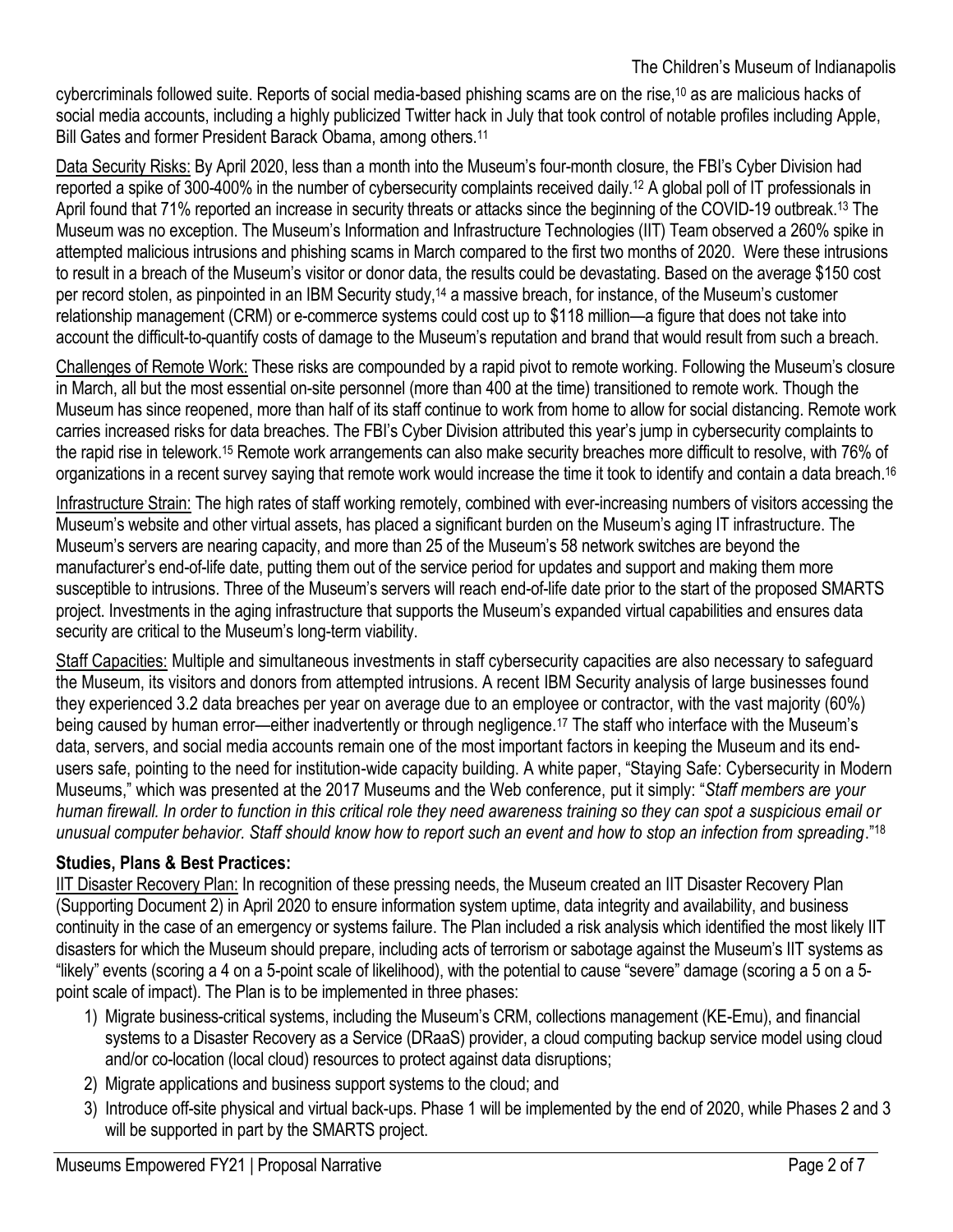The Children's Museum of Indianapolis

IIT Hardware and Software Asset Management Policy: The Museum's practices for replacement, rotation, and access to IIT assets, as outlined in its Asset Management Policy (Supporting Document 3), also adhere to industry standards and outline procedures for acquiring, deploying, monitoring and maintaining IT assets, including inventory, security, and surveillance practices. Equipment replacement schedules account for depreciation and manufacturers' end-of-life dates**.** 

Best Practices in the Museum Field: The above-mentioned plans are just part of the Museum's cybersecurity efforts. The "Cybersecurity in Modern Museums" white paper specifies that *"An effective cybersecurity approach should include network firewalls and gateways, anti-malware, user access management and authentication controls, backup management, business continuity and disaster recovery planning, patch management, and software updates. These will be bolstered by staff education."*<sup>19</sup> The Museum currently employs all of these methods and will further bolster the critical areas of staff education, backup management and software updates (via deployment of new, in-service servers) under the SMARTS project.

Cybersecurity Audit and Industry Standards: The Museum is in the process of conducting a Cybersecurity Audit that will provide detailed guidance on specific vulnerabilities related to IIT practices and staff capacities. The audit will be conducted at the end of 2020 and will utilize a collective methodology based on industry standards from the National Institute of Science and Technology (NIST), the Open Source Security Testing Methodology Manual (OSSTMM), the International Council of Electronic Commerce, the Payment Card Industry Security Standards Council, Offensive Security, the Penetration Testing Execution Standard (PTES), and the Open Web Application Security Project (OWASP). Finally, the Museum's staff training policies also forward best practices in the industry, such as those expounded by the SANS Institute for Cybersecurity training.

#### **Beneficiaries:**

Museum audiences: Enhanced cybersecurity practices and infrastructure at the Museum will ultimately benefit all of the Museum's 1.3 million annual visitors by ensuring the safety of their data. The Museum's visitors are highly diverse, with 20% identifying as BIPOC, compared to the national average of 9%, as reported by the American Alliance of Museums (AAM)<sup>20</sup>. Additionally, 21% of Museum visitors are low-income families who benefit from free or reduced-price admissions. In particular, the 2,179,000 contacts for whom the Museum maintains personal and financial data in its CRM and e-commerce systems, will specifically benefit from the project. These include visitors, donors, vendors, board members, and beneficiaries of the Museum's community programs. Moreover, the millions of users globally of the Museum's virtual *Museum at Home* content and virtual school field trips will benefit from increased website response time, resulting in an improved virtual experience.

Museum Staff: All Museum staff will benefit, not only from increased cybersecurity knowledge, but also from new abilities to continue working in the case of a network outage or other disruption, as well as from enhanced safeguards of their personal and financial data, which is also maintained by the Museum as part of its personnel and payroll systems.

The Museum Field: Lessons learned from the project will be made available for the benefit of other arts and cultural institutions. The project will initially focus on sharing cybersecurity learnings and resources—including relevant findings from the cybersecurity audit—with institutions with which the Museum regularly shares data, such as the InfoZone branch of the Indianapolis Public Library located inside the Museum, and the 11 Indiana arts and cultural institutions that partner on its Access Pass program. (Because Access Pass provides discounted \$2 admissions to low-income Indiana families at all partner institutions through use of a single membership card, cardholder data must necessarily be shared among participating institutions. For a list of Access Pass partners, see Supporting Document 4.) By the end of the project, lessons learned will be disseminated on a wider scale through museum associations and networks, as outlined below under "Results Dissemination."

# **Advancing the Museum's Strategic Plan:**

The SMARTS project will advance the Resource Development goal of the Museum's Strategic Plan for 2019-2021. The "Data Security" objective under this goal calls on the museum to *"maintain technology-based platforms that further the Museum's ability to manage earned and contributed revenue in a secure data environment."* Metrics for this objective include:

- an uptime of 99.96% for all financial and fundraising systems, and
- positive annual assessments and certifications of data security practices.

The project will contribute to the plan's Content Development & Delivery goal, and its "Interactive Technology" objective by:

- increasing website response time for online visitors accessing new virtual content, and
- providing secure, redundant back-ups of virtual assets to decrease or eliminate downtime in the event of a disruption.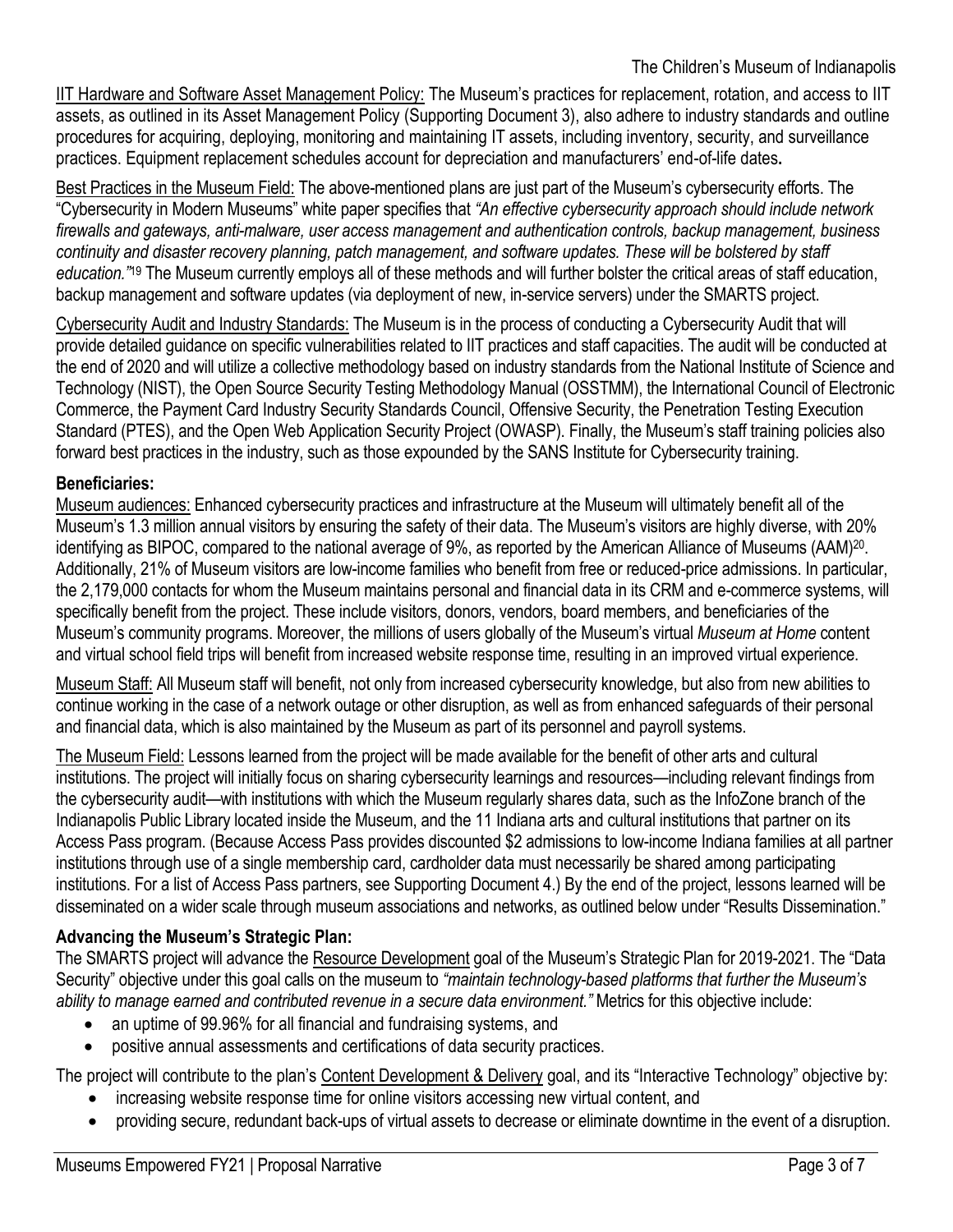#### **Alignment with Museums Empowered goals and categories:**

The SMARTS project falls within the Digital Technology category of the Museums Empowered initiative, as it seeks to increase the capacities of Museum staff to understand emerging cybersecurity threats and safeguards, generating systemic change by prompting staff from across the Museum to view cybersecurity as central to their roles and responsibilities as well as to the overall success of the institution. This will contribute to the Museums Empowered goals by strengthening the Museum's ability to serve its public—including visitors, donors, community initiatives participants, board members and staff—through enhanced data safeguards and improved ability to continue uninterrupted service provision in the face of network disruptions.

# **2. PROJECT WORK PLAN**

The planned activities directly correspond to the project's intended results (see ""Project Results," below) in that they will decrease vulnerability to cyberattacks and network disruptions through improved IT infrastructure (Result 1 / Activity Grouping 1) and enhanced staff capacities (Result 2 / Activity Grouping 2), while also mitigating the effects that a successful cyberattack or prolonged network disruption would have on the Museum and its audiences and increasing server response time (Result 3 / Activity Grouping 3). Activity Grouping 4 describes planned evaluation activities. Further detail on the timing and sequencing of project activities is included in the Schedule of Completion, attached.

#### *(1) Activities Corresponding to Result 1 – Improved IT Infrastructure:*

- Activity 1.1: Equipment Procurement The Museum's IIT Department will procure at least 3 new servers and 25 new switches to replace those that are farthest out of service or beyond end-of-life dates. Procurement will be conducted in line with Federal and Museum guidelines.
- Activity 1.2: Equipment Installation New servers and switches procured in Activity 1.1 will be installed and configured either by the vendor or by a third-party installer overseen by the Museum's IIT Department. Equipment will fully installed within four months of the project start date.
- Activity 1.3: Software Updates and Maintenance The new equipment will be kept up to date with the latest security updates and bug fix patches, ensuring dependable function and providing protection against malicious intrusions.

#### *(2) Activities Corresponding to Result 2 – Enhanced Staff Cybersecurity Capacities:*

- Activity 2.1: Recruit a Cybersecurity Expert The Museum will procure through a competitive selection process a cybersecurity expert to provide guidance on staff cybersecurity capacity building development under the project (Activities 2.2 and 2.3, below). The selected expert will have proven experience successfully working with staff who have a varying degree of technical knowledge in order to address and mitigate specific cybersecurity vulnerabilities identified in an institution-wide Cybersecurity Audit conducted at the end of 2020 (Activity 4.1).
- Activity 2.2: Museum-wide Staff Cybersecurity Training The IIT Team will develop a Staff Cybersecurity Training 2.0 webinar to follow-up to an initial training rolled out in 2020, which includes practical tabletop exercises and covers topics such as phishing and threat mitigation. The 2.0 training will be updated based on staff feedback from the first training and will include new content developed with the cybersecurity expert to address vulnerabilities identified in the baseline Cybersecurity Audit. The training webinar will be mandatory for all staff to complete by mid-2022.
- Activity 2.3: Targeted Cybersecurity Training/Coaching The cybersecurity expert and IIT Team will develop a series of targeted cybersecurity trainings or coaching sessions for specific staff or departments identified as vulnerable in the Cybersecurity Audit completed at the end of 2020. The trainings will focus on specific areas of need including phishing awareness and detection, prevention, and other specific vulnerabilities identified in the Cybersecurity Audit.

#### *(3) Activities Corresponding to Result 3 – Enhanced Mitigation and Response Time:*

- Activity 3.1: Off-site and Cloud Back-ups The project will support Phase 3 of the Museum's IT Disaster Recovery Plan, introducing physical and cloud-based data back-ups off-site through a platform like Veeam.
- Activity 3.2: Bridging On-Site and Cloud Servers The IIT Team will bridge internal switches and servers (both existing and new) to cloud infrastructure in order to increase website response time, improving the experience for onsite visitors (e.g. via advance ticket booking) and online visitors participating in virtual programs, as well as enhancing productivity and security of the Museum's remote workforce and reducing the Museum's carbon footprint.

# *(4) Evaluation Activities:*

Activity 4.1 (pre-project activity): Baseline Cybersecurity Audit – Prior to the start of the project, at the end of 2020, the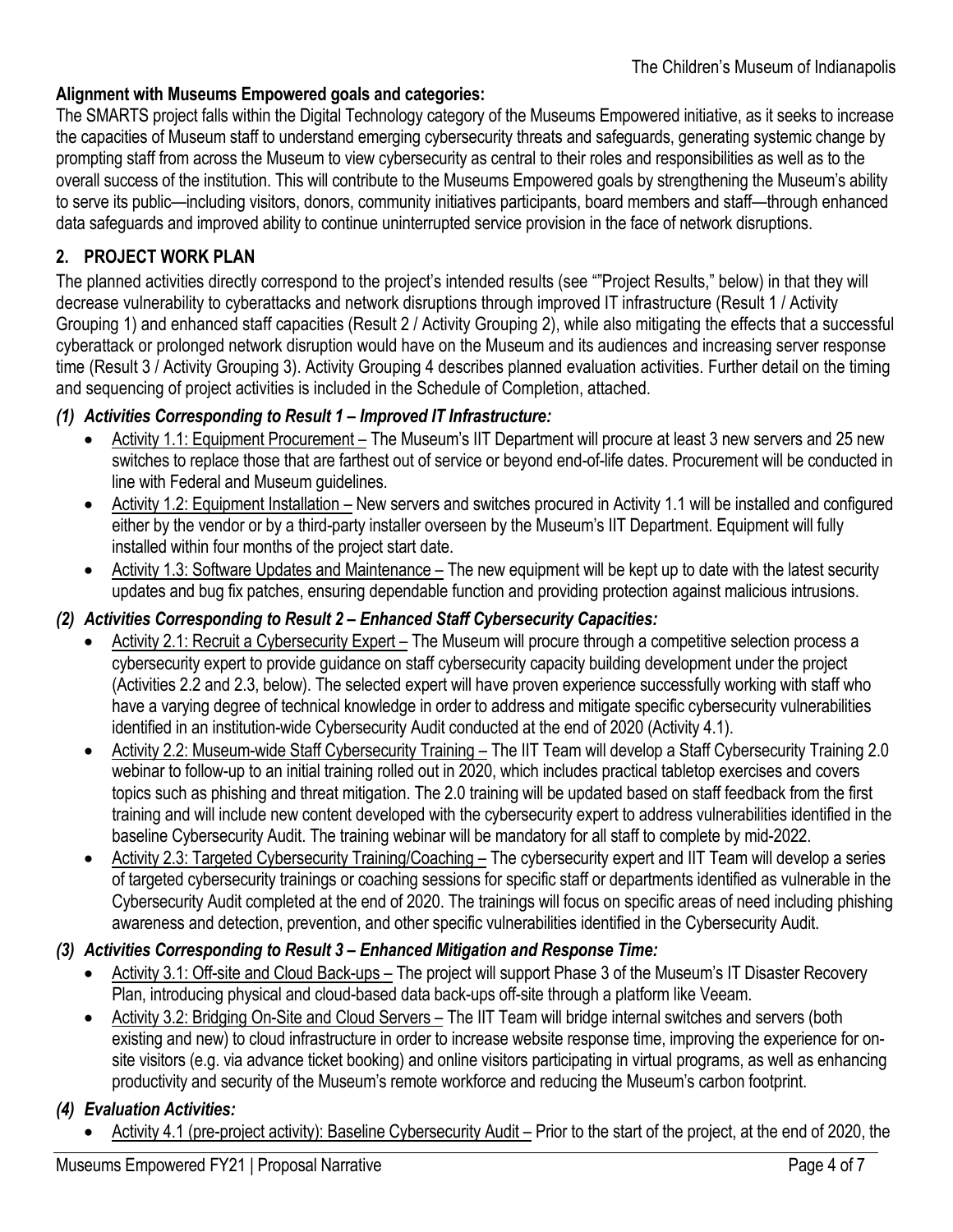Museum will conduct a cybersecurity audit with an external cyber risk, compliance, audit and penetration testing firm, Mako Group. (Because it will take place prior to the start of the grant period, this audit is not included in the grant budget nor in the Museum's matching funds toward the project.) The results of this audit will form the baseline for the SMARTS project and will provide data on key areas where cybersecurity improvements are needed—particularly in terms of staff capacities. (A Statement of Work for this audit is included in Supporting Document 5.)

- Activity 4.2: Mid-Term Cybersecurity Audit In the second year of the project (2022), the Museum will conduct a midterm cybersecurity audit to track progress made toward project results by assessing the degree to which Activities 1-3 have improved the Museum's cybersecurity to-date and pinpointing areas of further improvement. This data will help the Project Team make adjustments as needed to ensure intended results are achieved.
- Activity 4.3: (post-project activity): End-line Cybersecurity Audit Following project conclusion in 2024, but prior to submission of the final project report, the Museum will conduct an end-line cybersecurity audit to assess the degree to which project activities improved the Museum's overall cybersecurity as compared to the baseline and end-line audits. These results will be included in the final project report. (Because this activity will take place after the end of the grant period, this audit is not included in the grant budget nor in the Museum's matching funds toward the project.)

# **Risk Assessment and Mitigation:**

Cybersecurity Risks: The project is designed to mitigate cybersecurity risks to the Museum's operations and data. The IT Disaster Recovery Plan identified electrical power failure and loss of communications network services as the most likely disasters that the Museum would face (both were ranked as 5/5 on a probability scale where 5 represented an almost certain possibility). The risks that would have the most impact on the organization included loss of communications network services, acts of sabotage, and acts of terrorism (all were ranked as 5/5 on an impact scale where 5 represented the most severe impact). All the risks that would be most likely and impactful will be addressed through the proposed project's activities.

COVID-19: Disruptions to Museum visitation and operations as a result of the ongoing COVID-19 public health emergency will continue to pose a risk to all Museum projects until a vaccine or effective treatment is developed, according to data from internal visitor surveys and consultations with the Museum's scientific and medical advisory panel. The Museum will mitigate these risks by consulting with its Board and advisors regularly to respond to the rapidly changing situation and to implement guidance from local, state, and national health officials effectively. Financially, the Museum's endowment provides some buffer to allow for continued Museum operations despite significant losses in earned revenue.

# **Project Team – Museum Staff:**

- *Kathy Mathena, Chief Information Officer,* will serve as the Project Director, providing oversight of the Project Team and consultants. Ms. Mathena has more than 12 years' experience in information systems management and prior to starting at the Museum in 2019 served as the Executive Director of Clinical Information Systems for Indiana University Health. She will oversee Project Team meetings and she will serve as the project liaison with the Museum's Executive Team and Board, building institution-wide ownership of the project specifically and efforts to enhance cybersecurity more broadly.
- *Yvel Guelcé, Director of Infrastructure Technology,* will be responsible for implementation of activities related to Results 1 and 3, will oversee staff working on activities related to Result 2, and will jointly manage cybersecurity audit and evaluation activities with Ms. Mathena. Mr. Guelcé has 35 years' professional experience in the IT field, and since 2007 has focused on technology deployment in a museum context—first at the Indianapolis Museum of Art (Newfields) and currently at The Children's Museum—winning back-to-back AAM Media & Technology Muse awards for his work.
- *Andrew Innes, IT Infrastructure and HelpDesk Manager,* will be responsible for staff cybersecurity training activities, working alongside an external cybersecurity expert. Mr. Innes has 14 years of experience in IT support and network administration. He holds a degree in Electrical Engineering Technology from Northern Alberta Institute of Technology.
- *Marc Davies, IT HelpDesk Analyst,* will support Mr. Innes in staff cybersecurity training and will support Museum staff in troubleshooting issues that may arise during installation of new IT infrastructure (Result 1) or cloud migration (Result 3). Mr. Davies is a Microsoft Certified Technology Specialist holding a B.S. in IT Security from Western Governors University.
- *Mike Copple, Business Intelligence Data Architect,* will be involved in Result 2 and 3 activities as they pertain to the safeguarding of institutional data and migration of CRM records. Mr. Copple has 10 years' experience in data analysis and programming and is an expert in SQL, SSIS, SAS, and STATA. He has an M.A. in Economics from Indiana University.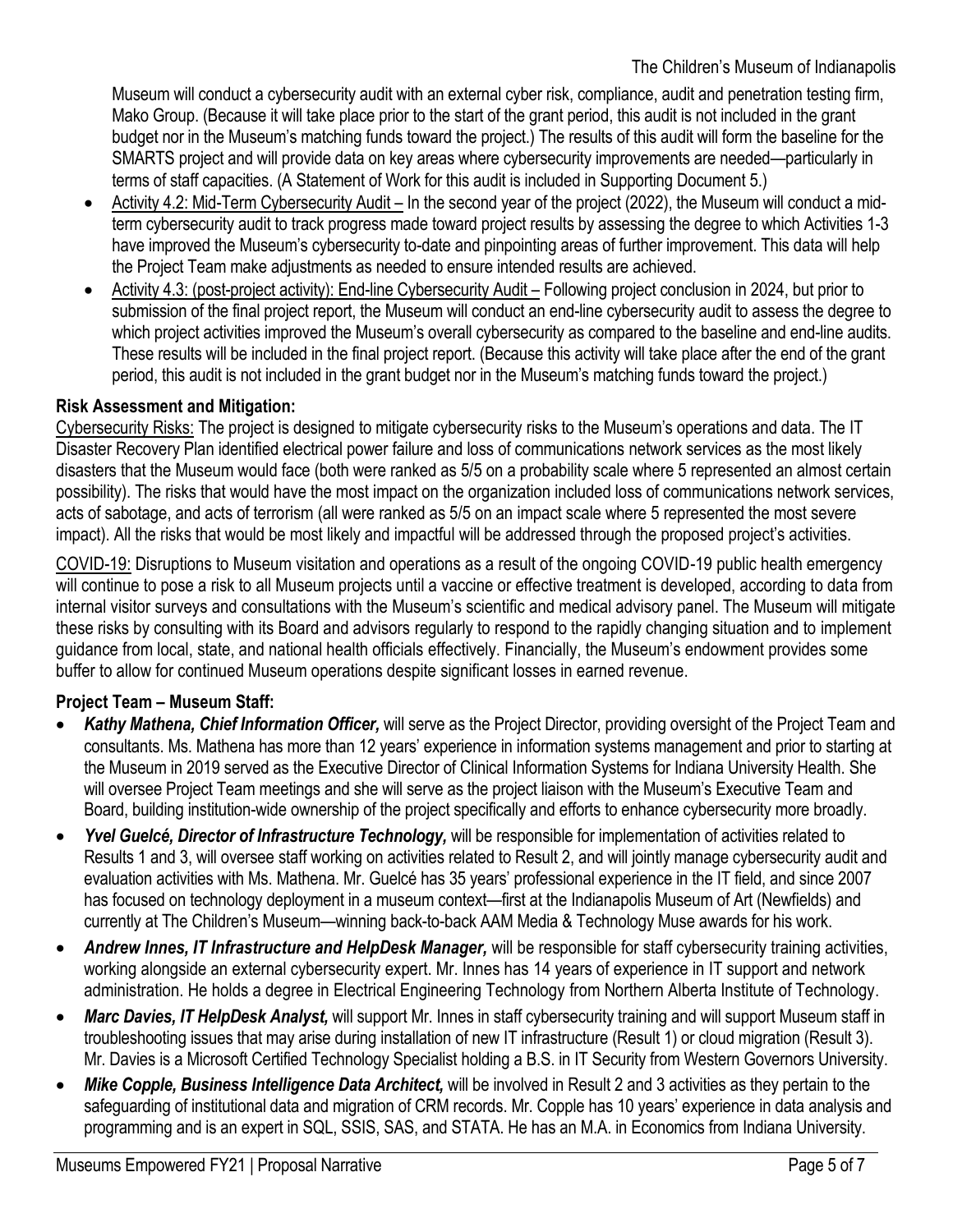*Jonathon Bailey, Audio-Visual Services Manager,* will assist with Result 1 activities related to the installation of new servers and switches supporting audio-visual elements of exhibitions and virtual programs. Mr. Bailey has nearly a decade of experience in film and video production. He holds a degree in Film and Video Studies from Purdue University.

# **Project Team – Consultants & Contractors:**

- *External Cybersecurity Auditor:* The Museum will work with (an) external cybersecurity auditor(s) to conduct baseline, mid-term, and end-line cybersecurity audits during the project. The Museum's internal financial and procurement controls require that external consultancy contracts over \$10,000 be competitively procured. The Museum has already procured Mako Group to conduct the baseline audit in 2020 (see Supporting Document 5). Mako and similar cybersecurity firms that follow rigorous, industry-standard cybersecurity audit and penetration testing methods, as outlined under "Studies, Plans, and Best Practices," above, will be invited to submit a proposal. The Museum will ensure consistency in its RFPs to ensure the cybersecurity capacities being assessed remain consistent between the baseline, mid-term, and end-line audits.
- *External Cybersecurity Consultant:* The Museum will recruit an external cybersecurity expert consultant to lead development of staff cybersecurity capacities Result 2 activities. An RFP will be developed at the start of the project, with specific areas of expertise required to be informed by the results of the baseline Cybersecurity Audit conducted at the end of 2020. The selected expert will have demonstrated expertise in risk management and security services with a proven record in effective cybersecurity training strategies and techniques, including the importance of building a culture of security awareness and ownership at every level of the organization. The selected expert would promote an environment that balances personal responsibility in keeping the Museum secure with a commonsense approach.

#### **Financial and Other Resources:**

In addition to salaries and benefits for IIT staff time spent on the project, the project budget will also support enhancements to the security of the Museum's aging IT infrastructure through the purchase of 3 servers and 25 network switches. The project will fund a cybersecurity expert to assist with capacity building and a cybersecurity audit firm to conduct a mid-term audit to assess progress against project results and to flag remaining vulnerabilities. The SMARTS project will be informed by data from a baseline cybersecurity audit in 2020, which will be funded separately by the Museum. A final cybersecurity audit to take place after the end of the project but prior to final reporting will also be covered by the Museum. Other resources that will support the SMARTS project but which are not included in the budget include time of the Museum's Executive Team (with the exception of the CIO, who is the project director) and Board, and time of staff spent in projectrelated trainings and support sessions.

#### **Tracking Progress Toward Results:**

The baseline, mid-term and end-line cybersecurity audits described above ("Activity Description") and below ("Data Collection") will serve as the key instruments for tracking project progress toward intended results. Audit findings will be reviewed by the Project Team to identify needed adjustments in order to ensure successful achievement of project results. Additionally, the Project Team will meet regularly (at least monthly) to assess progress against the Schedule of Completion and project budget.

#### **Results Dissemination:**

Results from cybersecurity audits will be shared beyond the Project Team, including with the Museum's Executive Team, Board, Associate Vice Presidents, and Directors, in order to promote institution-wide ownership of the project and awareness of the importance of cybersecurity improvements across all Museum departments. Lessons learned and materials, including the Cybersecurity Training 2.0, will be made available to other arts and cultural institutions, including the InfoZone branch of the Indianapolis Public Library and 11 Access Pass partner institutions. Lessons learned and materials will also be disseminated to the larger museum field through presentations, webinars and whitepapers for the annual conferences of the MCN and/or MuseWeb (MW).

#### **3. PROJECT RESULTS**

#### **Intended Results:**

The project will take a three-pronged approach to address institutional cybersecurity needs and gaps. Results 1 and 2 focus on IT infrastructure and staff capacities, respectively, and are preventative in nature, aiming to decrease the likelihood of a cybersecurity event (e.g. phishing scam, hack, etc.) that results in a breach of institutional data or loss of operational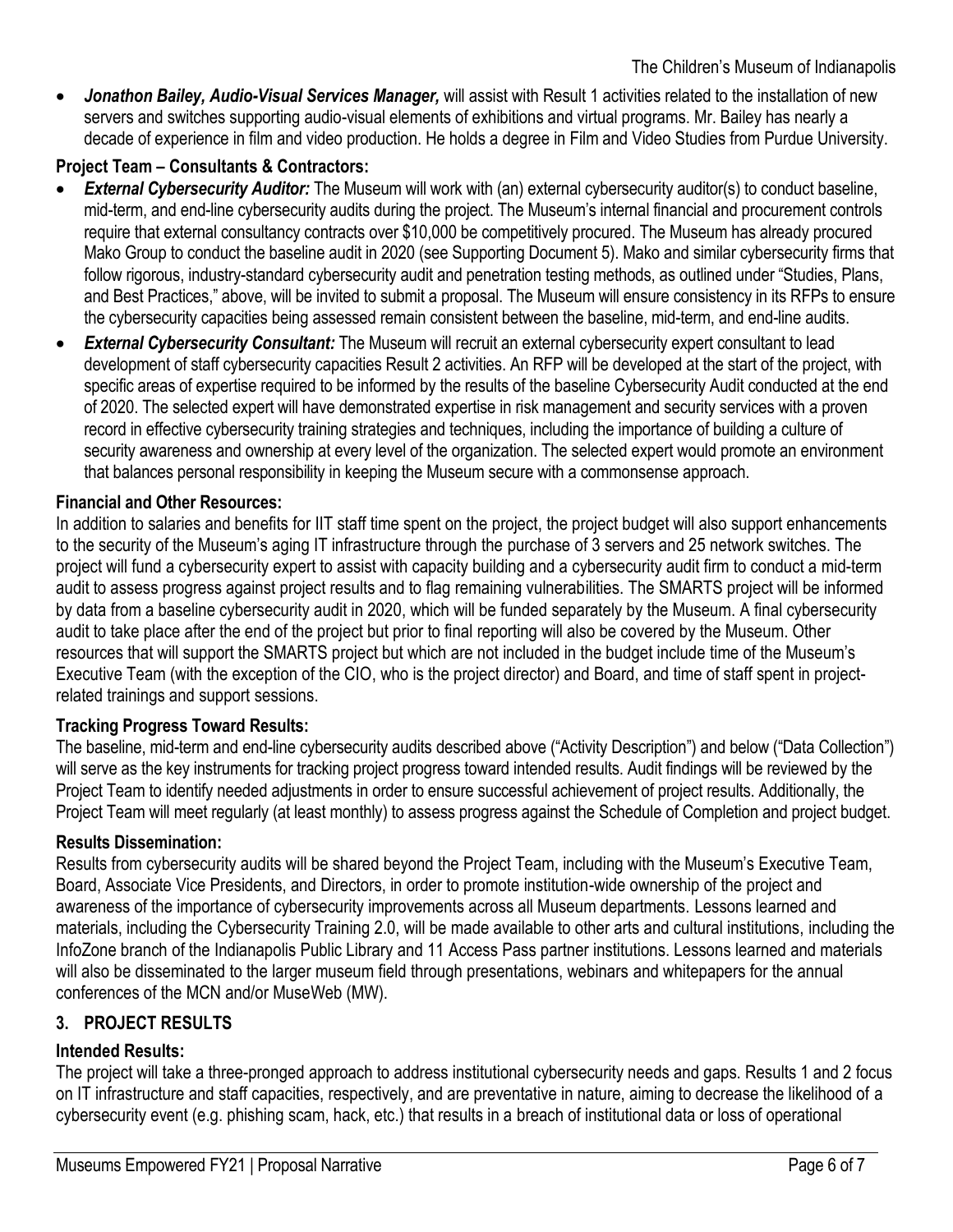functionality. Result 3 focuses on mitigation of potential cybersecurity events and will support implementation of Phases 2 and 3 of the Museum's Disaster Recovery Plan, which will decrease or eliminate down-time resulting from a cybersecurity event while also proactively improving the experiences of visitors and staff who interface with the Museum's servers (e.g. via the Museum website, virtual content, or remote working).

- *Result 1:* Decrease institutional vulnerability to cyberattacks and increase the security of visitor, donor, staff, and thirdparty data by replacing outdated servers and switches.
- *Result 2:* Enhance Museum staff members' cybersecurity knowledge and practices through general and targeted trainings, thereby decreasing the cybersecurity risks posed by insider threats.
- *Result 3:* Decrease the impact that potential cybersecurity events would have on the Museum and its visitors and enhance the responsiveness of the Museum website and servers to better serve visitors and staff.

Specific metrics and indicators of success will be set for these results at the start of the project following the establishment of baseline data during the cybersecurity assessment. See "Data Collection," below, for the methods that will be employed to measure these metrics. In addition, the SMARTS project will also directly contribute to the achievement of metrics from the Museum's strategic plan, as outlined above ("Advancing the Museum's Strategic Plan").

#### **Changes in Knowledge, Skills and Behaviors:**

The project will aim to institute good cybersecurity practices as an institution-wide priority across all departments. As a result of the SMARTS project's cybersecurity capacity building activities, Museum staff will have increased awareness of the importance of cybersecurity and will have the knowledge to identify and prevent attempted phishing scams, avoid malicious downloads, detect other types of threats, and immediately report any attempted or successful data breeches to the proper personnel. These changes in knowledge, skills, attitudes and behaviors will be measured through a rigorous evaluation and data collection process, as outlined below.

#### **Data Collection:**

As outlined above (see "Evaluation Activities"), the primary data to be collected by the SMARTS project are measurements of the Museum's cybersecurity performance as assessed by baseline, mid-term and end-line cybersecurity audits. Data from the audits will be key to measuring progress against all three project results. The project will also gather initial feedback from Museum staff participating in Cybersecurity Training 2.0 (Activity 2.2) via post-training questionnaires, which will measure changes in knowledge, skills, attitudes, and behaviors as well as the trainings' success in achieving learning metrics established during development of the training curriculum. This data will inform plans for targeted cybersecurity trainings or coaching sessions (Activity 2.3) to address cybersecurity capacity building needs that remain unmet. Finally, the Museum's IIT Team will also issue internal reports assessing the degree to which roll-out of Phases 2 and 3 of the Museum's IT Disaster Recovery Plan (Result 3 of this project) is successful.

# **Tangible Products:**

The project will develop the following tangible products: (a) Cybersecurity audit reports at the baseline (pre-project), mid-term, and end-line stages; (b) A Museum-wide staff Cybersecurity training course, which will be shared with other Museums and arts and cultural institutions, as outlined above under "Results Dissemination;" (c) Procurement and installation of 3 new severs and 25 new switches; and (d) Off-site and cloud backups of mission-critical servers and data.

# **Sustainability:**

The SMARTS project will support many of the up-front costs associated with enhancing the Museum's cybersecurity, including investments in on- and off-site infrastructure as well as staff capacities. Key equipment purchased under the project will have a lifespan of at least 7 years. Routine maintenance of these infrastructure investments will be incorporated in the Museum's annual IIT operating budget, and, in accordance with the Museum's IT Asset Management Policy introduced in 2020, a plan will be developed to ensure their replacement costs are budgeted in future years' operational budgets before maintenance costs begin to outstrip the cost of replacement. The Museum's annual operational budget is funded through diversified revenue streams that include earned revenue, a conservative annual endowment draw, and contributed revenue from individual, foundation, corporate, and government sources. Additionally, cybersecurity training assets produced under this project will be incorporated into standard staff training plans following the end of the project, ensuring the sustainability of project benefits.